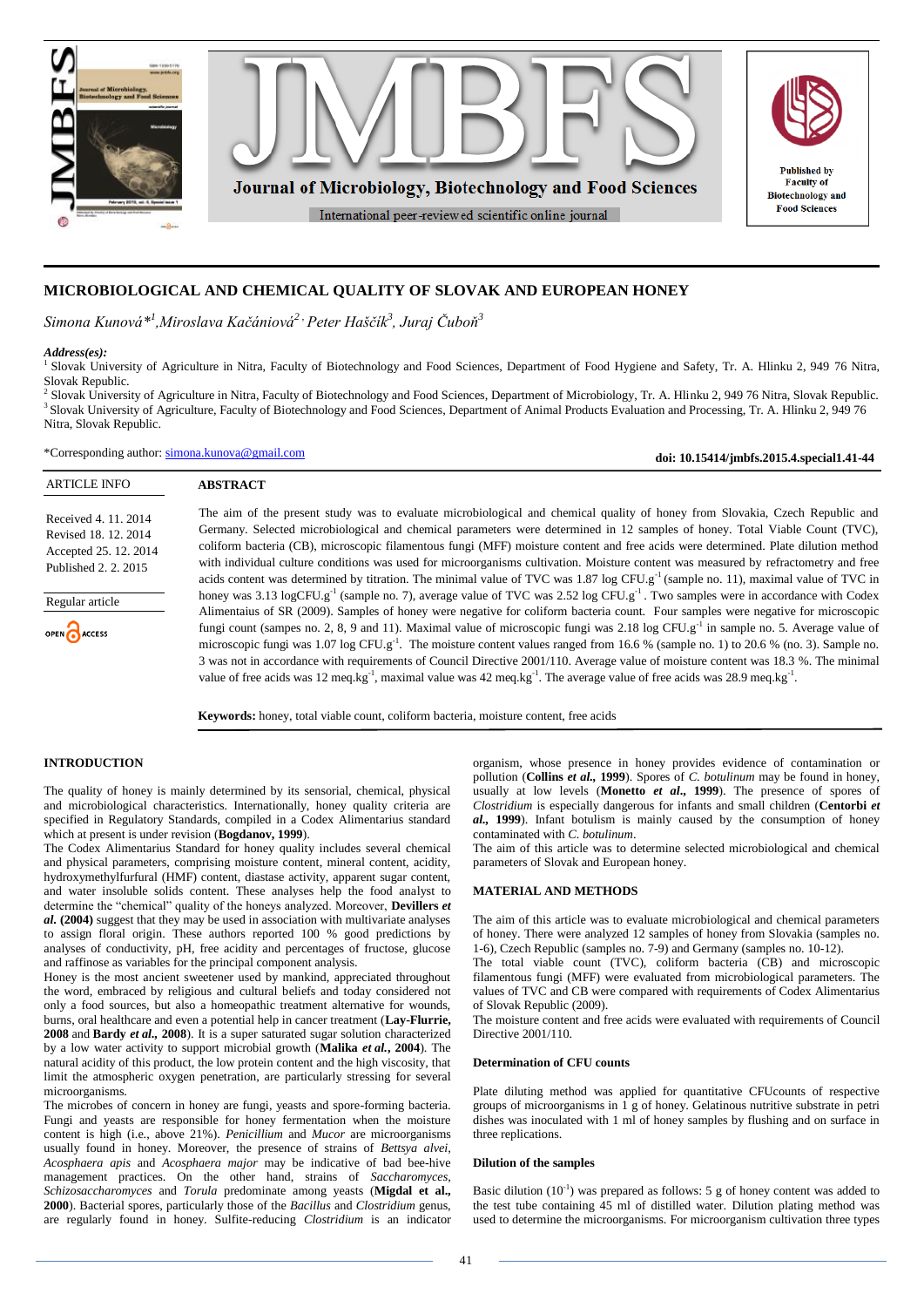of cultivating mediums were used, to segregate individual microorganism groups. Plate count agar was used for CFU segregation of TVC (incubation 48-72 h at 30 °C, aerobic cultivation method), violet red bile agar was used for CFU segregation of CB (incubation  $24$  h at 37 °C, aerobic cultivation method), chloramfenicol yeast glucose agar was used for CFU segregation MF (incubation 5-7 days at 25 °C, aerobic cultivation method).

#### **Determination of moisture content by refractometry**

The moisture content in honey was determined with a refractometer. Refraction of light was measured in the layer of honey. Moisture content was measured at temperature 20 °C. A drop of honey was applied between the prisms of the refractometer. Line forming the interface of light and dark areas was compared with scales of the refractometer.

## **Determination of free acids in honey**

Free acidity was determined by titration with 0.05 mol.L<sup>-1</sup> NaOH to pH 8.3. Honey samples were homogenised in a water bath and filtered through gauze, prior to analysis. Ten grams of honey were then dissolved in 75 mL of distilled water, and alcoholic solution of phenolphthalein added. The solution was titrated with  $0.05$  mol.L<sup>-1</sup> NaOH. Acidity was determined as 10 times the volume of NaOH used in titration. The results were expressed as milliequivalent of acid per kg of honey.

# **Statistical Analysis**

Mathematical and statistical analyses (arithmetic mean, standard deviation, standard error, coefficient of variation) were performed using the program system Statgraffic.

# **RESULTS AND DISCUSSION**

The Codex Alimentarius determines the maximal limit of total viable counts for honey  $10^2$  CFU.g<sup>-1</sup> (2,00 log CFU.g<sup>-1</sup>), the maximal limit of coliform bacteria is 10<sup>2</sup> for 1 samples from five analyzed samples. **Council Directive 2001/110/EC determines the maximal limit for moisture content in honey not more than 20 % and maximal limit for free acid not more than** 50 milli-equivalents acid per 1 000 grammes.

#### **Determination of total viable counts**

The microbes of concern in honey are primarily yeast and spore-forming bacteria. Total plate counts from honey samples can very from zero to tens of thousands per gram for no apparent reason. Most samples of honey contain detectable levels of yeasts. Although yeast counts in many honey samples are below 100 colony forming units per gram  $(CFU.g^{-1})$ , yeasts can grow in honey in very high numbers. Standard industry practices control yeast growth (**Kačániová** *et al.,* **2004**).

#### **Table 1** Determination of total viable counts (TVC)

|                | <b>TVC</b>           |                           |
|----------------|----------------------|---------------------------|
| No.            | $CFU.g^{-1}$         | $log$ CFU.g <sup>-1</sup> |
| $\mathbf{1}$   | 8.9.10 <sup>1</sup>  | 1.94                      |
| $\overline{2}$ | 1.09.10 <sup>2</sup> | 2.03                      |
| 3              | 2.18.10 <sup>2</sup> | 2.33                      |
| $\overline{4}$ | 1.22.10 <sup>3</sup> | 3.08                      |
| 5              | 4.81.10 <sup>2</sup> | 2.68                      |
| 6              | 5.63.10 <sup>2</sup> | 2.75                      |
| 7              | 1.38.10 <sup>3</sup> | 3.13                      |
| 8              | 7.54.10 <sup>2</sup> | 2.87                      |
| 9              | 2.0.10 <sup>2</sup>  | 2.30                      |
| 10             | 4.77.10 <sup>2</sup> | 2.67                      |
| 11             | 7.5.10 <sup>1</sup>  | 1.87                      |
| 12             | 3.31.10 <sup>2</sup> | 2.51                      |

Results of our experiments showed the presence of total viable count (TVC) in amount from 1.87 log CFU.g<sup>-1</sup>  $(7.5.10^{1}$  CFU.g<sup>-1</sup>) in sample no. 11 to 3.13 log  $CFU.g<sup>-1</sup>$  (1.38.  $10<sup>3</sup> CFU.g<sup>-1</sup>$ ) in sample no. 7 (Tab. 1). Average value of TVC was 2.52  $\log$  CFU.g<sup>-1</sup> (Tab. 6) Only two samples (no. 1 and 11) were in accordance with Codex Alimentarius of Slovak Republic (2009).

**Sinacori** *et al.* (2014) found, that 35 microbial species associated with honeys and honeydew honeys were identified in their study, confirming that the stressing conditions of honey are highly selective. Thus, this matrix can be considered as a source of microorganisms useful to act in suboptimal conditions, e.g. to carry out the transformation of wastes from the food industry characterized by high concentration of sugars (e.g. molasses) in order to reduce the volume of untreated waste bulks and to valorise these substrates to obtain microbial metabolites with different applications.

#### **Determination of CB**

**Sinacori** *et al.* (2014) isolated and purified a total of 464 pure cultures from nectar and honey of different geographical and botanical origin. All cultures were subjected to a preliminary microscopic inspection and separated in three main groups: 423 rod shaped, Gram-positive, catalase positive, spore forming bacteria considered as presumptive *Bacillus* spp.; two rod shaped, Gram-negative, catalase-positive bacteria; 39 coccus shaped, Gram-positive, catalase negative bacteria considered as presumptive LAB. Due to the limited number of isolates and their different isolation sample, the Gram-negative isolates were subjected to the 16S rRNA gene sequencing without any differentiation at strain level: both isolates were identified as *Klebsiella pneumonia*.

| <b>Table 2</b> Determination of coliform bacteria (CB) in honey |  |
|-----------------------------------------------------------------|--|
|-----------------------------------------------------------------|--|

|                | <b>CB</b>    |                           |
|----------------|--------------|---------------------------|
| No.            | $CFU.g^{-1}$ | $log$ CFU.g <sup>-1</sup> |
|                | $<10\,$      | < 1                       |
| $\overline{2}$ | < 10         | $<1\,$                    |
| $\overline{3}$ | < 10         | < 1                       |
| $\overline{4}$ | < 10         | < 1                       |
| 5              | < 10         | $<1\,$                    |
| 6              | < 10         | < 1                       |
| 7              | < 10         | < 1                       |
| 8              | < 10         | < 1                       |
| 9              | < 10         | < 1                       |
| 10             | < 10         | < 1                       |
| 11             | < 10         | < 1                       |
| 12             | < 10         | < 1                       |

All samples were negative for coliform bacteria count, so they were in accordance with Codex Alimentarius of Slovak Republic (2009) (Tab. 2). Seven groups of SFB (spore forming bacteria) were obtained and they included several species within *Bacillus* genus and *P. polymyxa. B. amyloliquefaciens* resulted the species with the highest number of isolates. Several studies reported the isolation of *Bacillus* species in honeys (**Iurlina and Fritz, 2005 and Alippi and Reynaldi, 2006**).

## **Determination of microscopic fungi**

Filamentous fungi, on the basis of macroscopic, microscopic and molecular analysis were divided into 17 groups consisting of eight different genera (*Alternaria*, *Arthrinium*, *Aspergillus*, *Chaetonium*, *Cladosporium*, *Daldinia*, *Penicillium* and *Emericella*) with the prevalence of the species *Pe. corylophilum* and *As. niger* (50 % and 32 % of the samples, respectively). *Penicillium*, *Cladosporium*, *Alternaria* and *Aspergillus* genera are considered common contaminants of honey (**[Nasser, 2004](http://www.sciencedirect.com/science/article/pii/S0740002013001524#bib38)**), while the other species have not been reported yet. In particular, with the exception of *Da. concentrica*, a wood saprophyte fungus (**[Boddy](http://www.sciencedirect.com/science/article/pii/S0740002013001524#bib8)** *et al***., 1985**), the other species belong to genera known as fungal allergens and mycotoxin producers (**[Griessler](http://www.sciencedirect.com/science/article/pii/S0740002013001524#bib24)** *et al.***, [2010](http://www.sciencedirect.com/science/article/pii/S0740002013001524#bib24)** and **[Moss, 2002](http://www.sciencedirect.com/science/article/pii/S0740002013001524#bib36)**).

**Table 3** Determination of microscopic filamentous fungi (MFF) in honey

| No.            | <b>MFF</b>                |              |
|----------------|---------------------------|--------------|
|                | $log$ CFU.g <sup>-1</sup> | $CFU.g^{-1}$ |
|                | 1.36.10 <sup>1</sup>      | 1.11         |
| $\overline{2}$ | < 10                      | < 1          |
| 3              | 5.90.10 <sup>1</sup>      | 1.77         |
| $\overline{4}$ | 7.27.10 <sup>1</sup>      | 1.85         |
| 5              | 1.54.10 <sup>2</sup>      | 2.18         |
| 6              | 1.36.10 <sup>1</sup>      | 1.11         |
| 7              | 4.09.10 <sup>1</sup>      | 1.60         |
| 8              | 2.72.10 <sup>1</sup>      | 1.43         |
| 9              | < 10                      | < 1          |
| 10             | 7.72.10 <sup>1</sup>      | 1.88         |
| 11             | < 10                      | < 1          |
| 12             | < 10                      | $\leq 1$     |

Results of our experiments showed, that four samples were negative for microscopic fungi count (sampes no. 2, 8, 9 and 11). The maximum value of microscopic fungi was 2.18  $\log$  CFU.g<sup>-1</sup> (1.54.  $10^2$ CFU.g<sup>-1</sup>) in sample no. 5 (Tab. 3). Average value of microscopic fungi was  $1.07 \log CFU.g^{-1}$  (Tab. 6).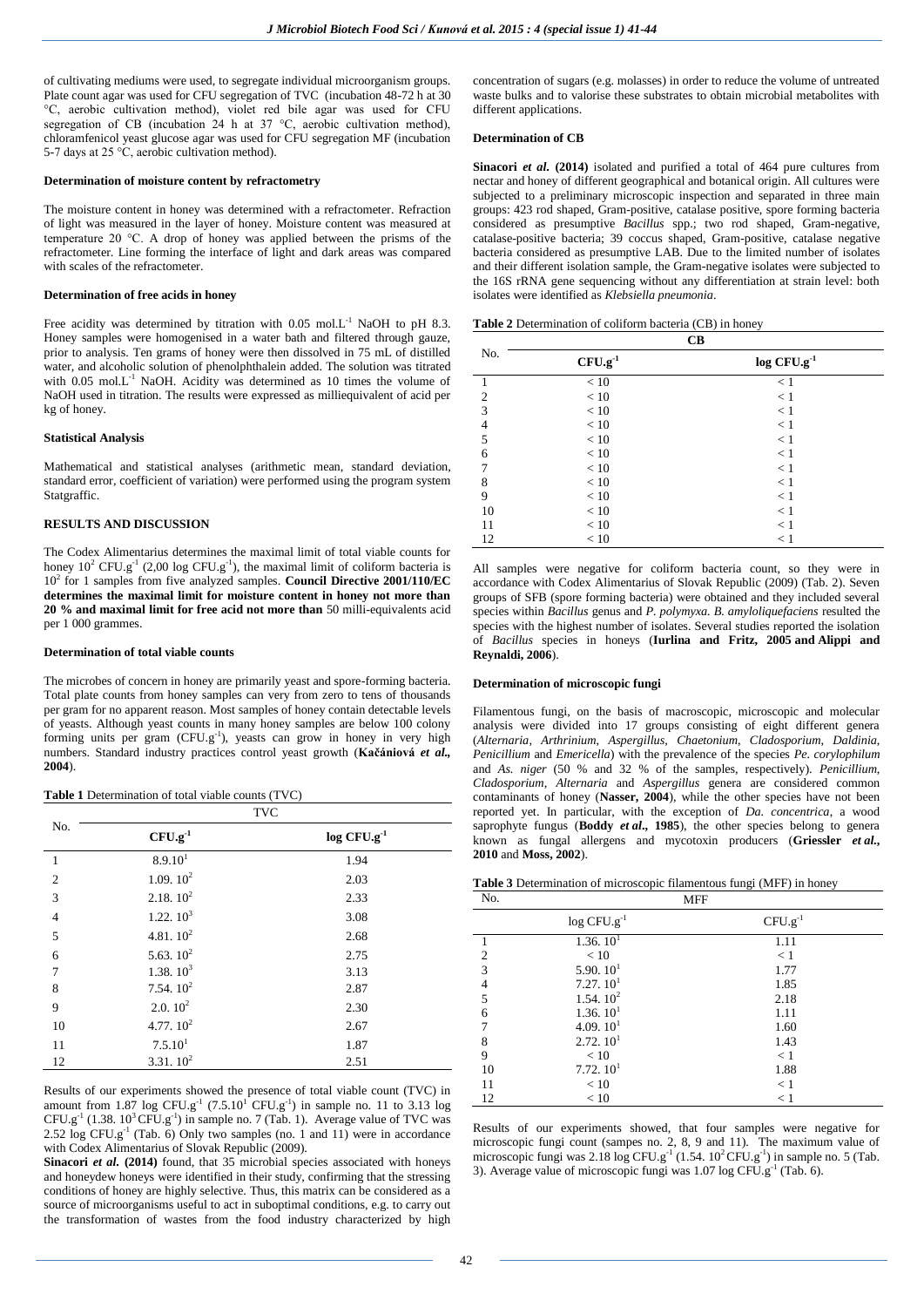# **Determination of moisture content**

The water content of honey depends on various factors, for example: the harvesting season, the degree of maturity reached in the hive, and environmental factors (**[Acquarone](http://www.sciencedirect.com/science/article/pii/S0278691510005880#b0005)** *et al***., 2007**).

|  | Table 4 Determination of moisture content in honey |  |  |  |
|--|----------------------------------------------------|--|--|--|
|--|----------------------------------------------------|--|--|--|

| Sample         | Refractive Index | Moisture content (%) |
|----------------|------------------|----------------------|
|                | 1.4946           | 16.6                 |
| $\overline{c}$ | 1.4850           | 16.8                 |
| 3              | 1.4885           | 20.6                 |
| 4              | 1.4935           | 19.4                 |
| 5              | 1.4890           | 17.2                 |
| 6              | 1.4890           | 19.0                 |
| 7              | 1.4890           | 19.0                 |
| 8              | 1.4870           | 19.8                 |
| 9              | 1.4930           | 17.4                 |
| 10             | 1.4940           | 17.0                 |
| 11             | 1.4885           | 19.2                 |
| 12             | 1.4925           | 17.6                 |

Moisture content in the samples of honey ranged from 16.6 % (sample no. 1) to 20.6 % (no. 3) (Tab. 4). Only sample no. 3 was not in accordance with requirements of Council Directive 2001/110. Average value of moisture content was 18.3 % (Tab. 6).

**[Anupama](http://www.sciencedirect.com/science/article/pii/S0168160505003314#bib5)** *et al***. (2003)** reported moisture content varying from 17 % to 22.6 %, acidity expressed as formic acid from 0.03 to 0.15 and pH from 3.62 to 5.46 for commercial Indian honeys. **[Da Azeredo](http://www.sciencedirect.com/science/article/pii/S0168160505003314#bib14)** *et al.* **(2003)** for monofloral and heterofloral honeys have obtained values below 20 % for moisture content. In heterofloral honeys moisture varied from 18.59 % to 19.25 %. Besides, the range of acidity values varied from 28.2 to 39.5 meq.kg<sup>-1</sup> being higher than the range obtained in our study for honeys from both apiaries and commerce. pH values ranged from 3.20 to 3.84.

#### **Determination of free acids**

The free acidity of honey may be explained by taking into account the presence of organic acids in equilibrium with their corresponding lactones, or internal esters, and some inorganic ions, such as phosphate (**[Finola](http://www.sciencedirect.com/science/article/pii/S0278691511005400#b0110)** *et al***., 2007**).

# **Table** 5 Determination of free acids in honey

| Sample         | Free acids $(meq.kg^{-1})$ |
|----------------|----------------------------|
|                | 32                         |
| $\overline{c}$ | 19                         |
| 3              | 40                         |
|                | 25                         |
| 5              | 12                         |
| 6              | 23                         |
|                | 38                         |
| 8              | 24                         |
| 9              | 32                         |
| 10             | 38                         |
| 11             | 42                         |
| 12             | 22                         |

Free acid in sample of honeys ranged from 12 (sample no. 5) to 42 milliequivalents acid per 1 000 grammes (Tab. 5). All samples were in accordance with requirements of Council Directive 2001/110. The average value of free acids was  $28.9 \text{ meq.kg}^{-1}$  (Tab. 6).

**Table 6** Basic statistical characteristics of honey parameters

| Indicator                                                                      |      |      | Vı%   |
|--------------------------------------------------------------------------------|------|------|-------|
| <b>TVC</b>                                                                     | 2.52 | 0.42 | 16.6  |
| <b>MFF</b>                                                                     | 1.07 | 0.85 | 79.43 |
| Moisture content                                                               | 18.3 | 1.34 | 7.32  |
| Free acids                                                                     | 28.9 | 9.46 | 32.72 |
| n number of camples y arithmetic average s standard deviation y coefficient of |      |      |       |

n – number of samples,  $x$  – arithmetic average,  $s$  – standard deviation,  $v_k$  – coefficient of variation (%), TVC – total viable count, MFF – microscopic filamentous fungi

**Yücel** *et al.* **(2013)** found, that the lowest mean value for the free acidity was  $21.23$  meq.kg<sup>-1</sup> in the calluna honeys while the highest mean value for the free acidity was  $30.51$  meq.kg<sup>-1</sup> in the pinus honeys. Variation in free acidity among different honeys can be explained by floral origin, the presence of organic acids or some inorganic ions. Free acidity values of all honeys were within the limits (lower than 50 meq.kg $^{-1}$ ).

# **CONCLUSION**

In this work, several chemical parameters (moisture content, free acids) and microbiological parameters have been determined in 12 samples of honeys from Slovakia, Czech Republic and Germany. The values of CB, free acids and moisture content were in the range of approved limits. The values of TVC were in accordance with legislation only in two samples. Honey has two sources of contamination with microorganisms: primary sources include pollen, the digestive tracts of honey bees, dust, air, soil and nectar; secondary sources are those arising from honey manipulation by people. This contamination can be controlled by good manufacturing practices.

**Acknowledgments:** This work was supported by the VEGA no. 1/0611/14 and the European Community under project no 26220220180: Building Research Centre "AgroBioTech"

## **REFERENCES**

ACQUARONE, C., BUERA, P., ELIZALDE, B. 2007. Pattern of pH and electrical conductivity upon honey dilution as a complementary tool for discriminating geographical origin of honeys. *Food Chemistry*, 101 (2), 695–703. <http://dx.doi.org/10.1016/j.foodchem.2006.01.058>

ALIPPI, A.M., REYNALDI, F.J. 2006. Inhibition of the growth of *Paenibacillus larvae*, the causal agent of American foulbrood of honeybees, by selected strains of aerobic spore-forming bacteria isolated from apiarian sources. *J. Invertebr. Pathol.*, 91 (3), 141–146[. http://dx.doi.org/10.1016/j.jip.2005.12.002](http://dx.doi.org/10.1016/j.jip.2005.12.002)

ANUPAMA, D., BHAT, K.K., SAPNA, V.K. 2003. Sensory and physicochemical properties of commercial samples of honey. *Food Res. Int.,* 36 (2), 183– 191[. http://dx.doi.org/10.1016/s0963-9969\(02\)00135-7](http://dx.doi.org/10.1016/s0963-9969%2802%2900135-7) 

BARDY, J., SLEVIN, N.J., MAIS, K.L., MOLASSIOTIS, A. 2008. A systematic review of honey uses and its potential value within oncology care.<br> *J. Clin. Nurs.*, 17, 2604–2623. **http://dx.doi.org/10.1111/j.1365**-*J. Clin. Nurs*., 17, 2604–2623. [http://dx.doi.org/10.1111/j.1365-](http://dx.doi.org/10.1111/j.1365-2702.2008.02304.x) [2702.2008.02304.x](http://dx.doi.org/10.1111/j.1365-2702.2008.02304.x) 

BODDY, L., GIBBON, O.M., GRUNDY, M.A. 1985. Ecology of *Daldinia concentrica*: effect of abiotic variables on mycelial extension and interspecific interactions. T. Brit. Mycol.  $Soc$ . 85 (2). 201–211. interactions. *T. Brit. Mycol.* Soc., 85 (2), [http://dx.doi.org/10.1016/s0007-1536\(85\)80183-2](http://dx.doi.org/10.1016/s0007-1536%2885%2980183-2) 

BOGDANOV, S. 1999. Honey quality, methods of analysis and international regulatory standards: review of the work of the International Honey Comission. *Mitteilungen aus dem Gebiete der Lebensmittel unter suchung und Hygiene*, 90, 108–125.

CENTORBI, H.J., ALIENDRO, O.E., DEMO, N.O., DUTTO, R., FERNANDEZ, R., DE CENTORBI, O.N.P. 1999. First case of infant botulism associated with honey feeding in Argentina. *Anaerobe*, 5 (3-4), 181–183. <http://dx.doi.org/10.1006/anae.1998.0174>

COLLINS, C.H., LYNE, P.M., GRANGE, J.M. 1999. Collins and Lyne's microbiological methods. (7th ed.) *Butterworth-Heinemann*, Oxford, 213–221.

DA AZEREDO, C.L., AZEREDO, M.A.A., DE SOUZA, S.R., DUTRA, V.M.L. 2003. Protein contents and physicochemical properties in honey samples of *Apis mellifera* of different floral origins. *Food Chem*., 80 (2), 249–254. [http://dx.doi.org/10.1016/s0308-8146\(02\)00261-3](http://dx.doi.org/10.1016/s0308-8146%2802%2900261-3) 

DEVILLERS, J., MORLOT, M., PHAM-DELÈGUE, M.H., DORÉ, J.C. 2004. Classification of monofloral honeys based on their quality control data. *Food Chemistry*, 86(2), 305-312.

<http://dx.doi.org/10.1016/j.foodchem.2003.09.029>

FINOLA, M.S., LASAGNO, M.C., MARIOLI, J.M. 2007. Microbiological and chemical characterization of honeys from central Argentina. *Food Chemistry*, 100 (4), 1649–1653[. http://dx.doi.org/10.1016/j.foodchem.2005.12.046](http://dx.doi.org/10.1016/j.foodchem.2005.12.046) 

GRIESSLER, K., RODRIGUES, I., HANDL, J., HOFSTETTER, U. 2010. Occurrence of mycotoxins in Southern Europe. *World Mycotoxin J*., 3, 301–309. <http://dx.doi.org/10.3920/wmj2009.1198>

IURLINA, M.O., FRITZ, R. 2005. Characterization of microorganisms in Argentinean honeys from different sources. *Int. J. Food Microbiol*., 105 (3), 297– 304[. http://dx.doi.org/10.1016/j.ijfoodmicro.2005.03.017](http://dx.doi.org/10.1016/j.ijfoodmicro.2005.03.017) 

KAČÁNIOVÁ, M., CHLEBO, R., KOPERNICKÝ, M., TRAKOVICKÁ, A. 2004. Microflora of the honeybee gastrointestinal tract. *Folia Microbiologica,* 49 ( 2), 169-171. <http://dx.doi.org/10.1007/bf02931394>

LAY-FLURRIE, K. 2008. Honey in wound care: effects, clinical application and patient benefit. *Br. J. Nurs.*, 17, 32–36. patient benefit. *Br. J. Nurs*., 17, 32–36. <http://dx.doi.org/10.12968/bjon.2008.17.sup5.29649>

MALIKA, N., MOHAMMED, F., CHAKIB, E.A. 2004. Antimicrobial activity of natural honey from aromatic and medicinal plants on antibiotic resistant strains of bacteria. *Int. J. Agr. Biol*., 6 (2), 289–293.

MIGDAL, W., OWCZARCZYK, H.B., KEDZIA, B., HOLDERNA-KEDZIA, E., MADAJCZYK, D. 2000. Microbiological decontamination of natural honey by irradiation. *Radiation Physics and Chemistry*, 57 (3-6), 285–288. [http://dx.doi.org/10.1016/s0969-806x\(99\)00470-3](http://dx.doi.org/10.1016/s0969-806x%2899%2900470-3) 

MOSS, M.O. 2002. Mycotoxin review 1. *Aspergillus* and *Penicillium*. *Mycologist*, 16 (3), 116–119[. http://dx.doi.org/10.1017/s0269915x02003014](http://dx.doi.org/10.1017/s0269915x02003014) 

MONETTO, A.M., FRANCAVILLA, A., RONDINI, A., MANCA, L., SIRAVEGNA, M., FERNANDEZ, R. 1999. A study of botulinum spores in honey. *Anaerobe*, 5 (3-4), 185–186[. http://dx.doi.org/10.1006/anae.1999.0267](http://dx.doi.org/10.1006/anae.1999.0267)